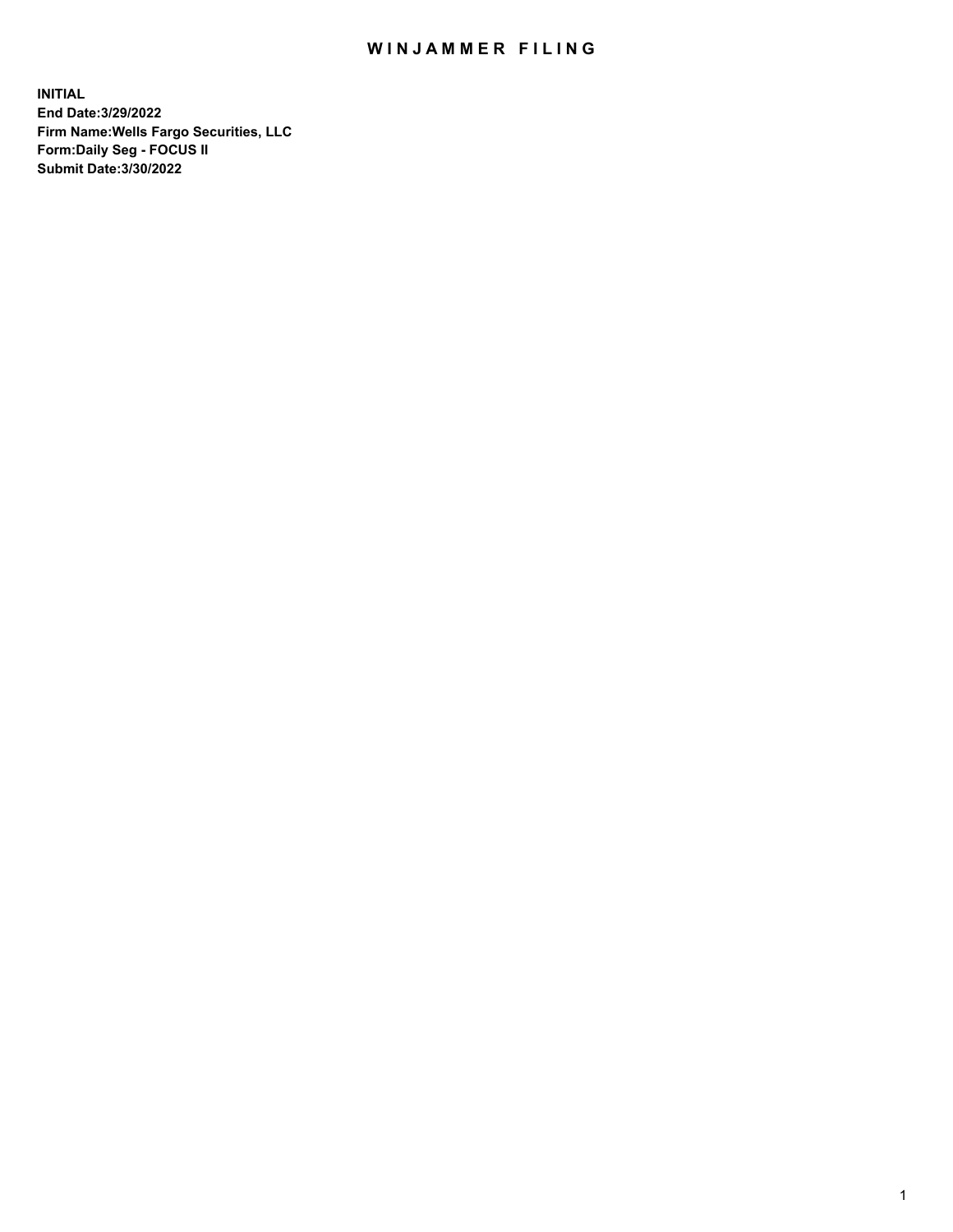**INITIAL End Date:3/29/2022 Firm Name:Wells Fargo Securities, LLC Form:Daily Seg - FOCUS II Submit Date:3/30/2022 Daily Segregation - Cover Page**

| Name of Company                                                                                                                                                                                                                                                                                                                | <b>Wells Fargo Securities LLC</b>                          |
|--------------------------------------------------------------------------------------------------------------------------------------------------------------------------------------------------------------------------------------------------------------------------------------------------------------------------------|------------------------------------------------------------|
| <b>Contact Name</b>                                                                                                                                                                                                                                                                                                            | <b>James Gnall</b>                                         |
| <b>Contact Phone Number</b>                                                                                                                                                                                                                                                                                                    | 917-699-6822                                               |
| <b>Contact Email Address</b>                                                                                                                                                                                                                                                                                                   | james.w.gnall@wellsfargo.com                               |
| FCM's Customer Segregated Funds Residual Interest Target (choose one):<br>a. Minimum dollar amount: ; or<br>b. Minimum percentage of customer segregated funds required:% ; or<br>c. Dollar amount range between: and; or<br>d. Percentage range of customer segregated funds required between:% and%.                         | 105,000,000<br><u>0</u><br>0 <sub>0</sub><br>00            |
| FCM's Customer Secured Amount Funds Residual Interest Target (choose one):<br>a. Minimum dollar amount: ; or<br>b. Minimum percentage of customer secured funds required:%; or<br>c. Dollar amount range between: and; or<br>d. Percentage range of customer secured funds required between:% and%.                            | 30,000,000<br><u>0</u><br>0 <sub>0</sub><br>0 <sub>0</sub> |
| FCM's Cleared Swaps Customer Collateral Residual Interest Target (choose one):<br>a. Minimum dollar amount: ; or<br>b. Minimum percentage of cleared swaps customer collateral required:% ; or<br>c. Dollar amount range between: and; or<br>d. Percentage range of cleared swaps customer collateral required between:% and%. | 355,000,000<br><u>0</u><br>00<br>00                        |

Attach supporting documents CH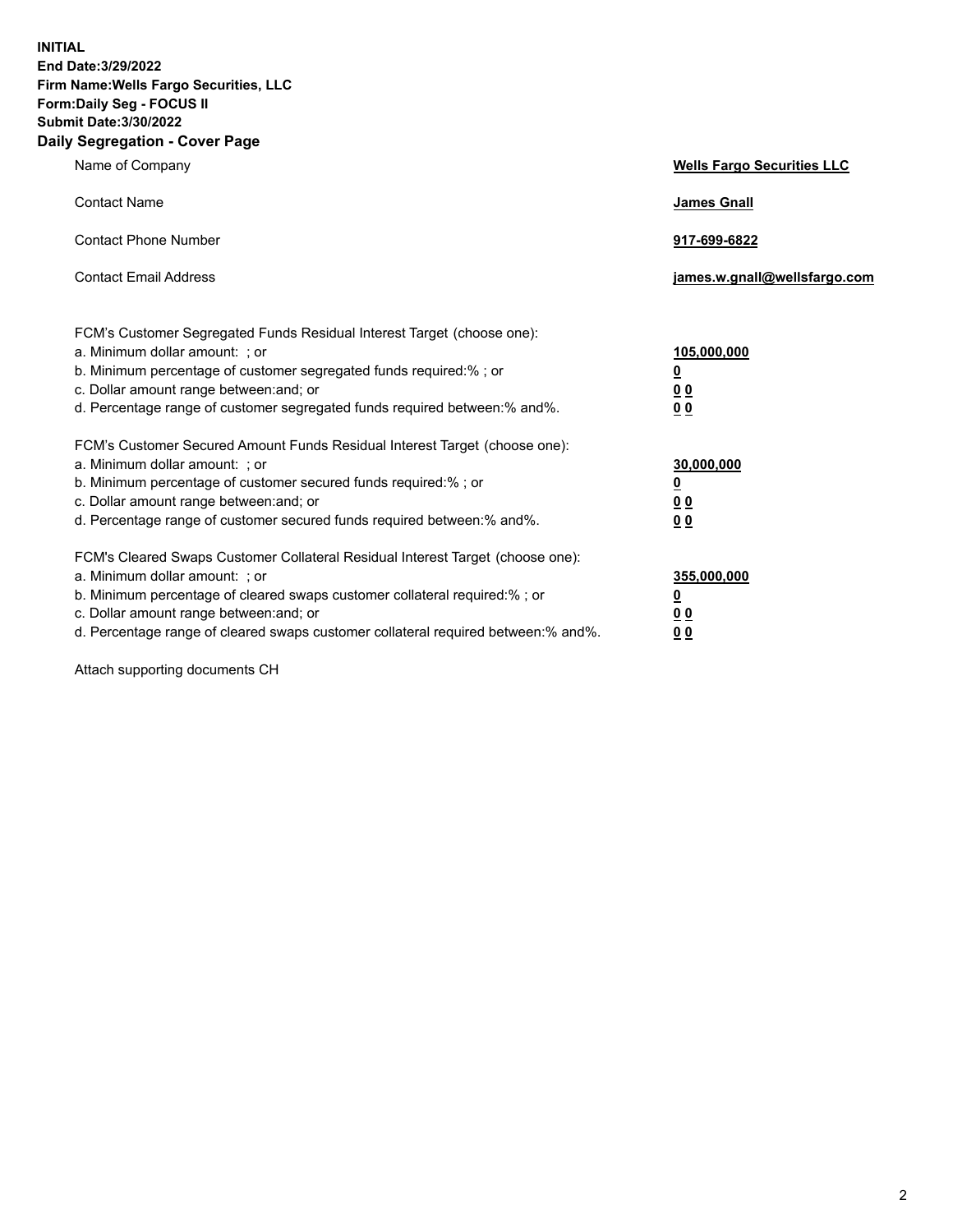**INITIAL End Date:3/29/2022 Firm Name:Wells Fargo Securities, LLC Form:Daily Seg - FOCUS II Submit Date:3/30/2022 Daily Segregation - Secured Amounts** Foreign Futures and Foreign Options Secured Amounts Amount required to be set aside pursuant to law, rule or regulation of a foreign government or a rule of a self-regulatory organization authorized thereunder 1. Net ledger balance - Foreign Futures and Foreign Option Trading - All Customers

- 
- 2. Net unrealized profit (loss) in open futures contracts traded on a foreign board of trade **-194,474,629** [7325]
- 3. Exchange traded options
	- a. Market value of open option contracts purchased on a foreign board of trade **20** [7335]
	- b. Market value of open contracts granted (sold) on a foreign board of trade **-140,875** [7337]
- 4. Net equity (deficit) (add lines 1. 2. and 3.) **808,060,652** [7345]
- 5. Account liquidating to a deficit and account with a debit balances gross amount **10,260,585** [7351] Less: amount offset by customer owned securities **-10,258,842** [7352] **1,743** [7354]
- 6. Amount required to be set aside as the secured amount Net Liquidating Equity Method (add lines 4 and 5)
- 7. Greater of amount required to be set aside pursuant to foreign jurisdiction (above) or line 6.

## FUNDS DEPOSITED IN SEPARATE REGULATION 30.7 ACCOUNTS

1. Cash in banks

- A. Banks located in the United States **228,708,636** [7500]
- B. Other banks qualified under Regulation 30.7 **2,278,629** [7520] **230,987,265**
- 2. Securities
	- A. In safekeeping with banks located in the United States **433,928,787** [7540]
- B. In safekeeping with other banks qualified under Regulation 30.7 **0** [7560] **433,928,787** [7570]
- 3. Equities with registered futures commission merchants
	-
	-
	- C. Unrealized gain (loss) on open futures contracts **64,597,819** [7600]
	- D. Value of long option contracts **20** [7610]
	-
- 4. Amounts held by clearing organizations of foreign boards of trade
	- A. Cash **0** [7640]
	- B. Securities **0** [7650]
	- C. Amount due to (from) clearing organization daily variation **0** [7660]
	- D. Value of long option contracts **0** [7670]
	- E. Value of short option contracts **0** [7675] **0** [7680]
- 5. Amounts held by members of foreign boards of trade
	-
	- B. Securities **0** [7710]
	- C. Unrealized gain (loss) on open futures contracts **-245,960,477** [7720]
	- D. Value of long option contracts **0** [7730]
	- E. Value of short option contracts **0** [7735] **183,011,817** [7740]
- 6. Amounts with other depositories designated by a foreign board of trade **0** [7760]
- 7. Segregated funds on hand **0** [7765]
- 8. Total funds in separate section 30.7 accounts **937,515,329** [7770]
- 9. Excess (deficiency) Set Aside for Secured Amount (subtract line 7 Secured Statement Page 1 from Line 8)
- 10. Management Target Amount for Excess funds in separate section 30.7 accounts **30,000,000** [7780]
- 11. Excess (deficiency) funds in separate 30.7 accounts over (under) Management Target **99,452,934** [7785]

## **0** [7305]

 A. Cash **672,751,912** [7315] B. Securities (at market) **329,924,224** [7317]

**808,062,395** [7355]

## **808,062,395** [7360]

[7530]

 A. Cash **-20,864,941** [7580] B. Securities **45,995,437** [7590] E. Value of short option contracts **-140,875** [7615] **89,587,460** [7620]

A. Cash **428,972,294** [7700]

**129,452,934** [7380]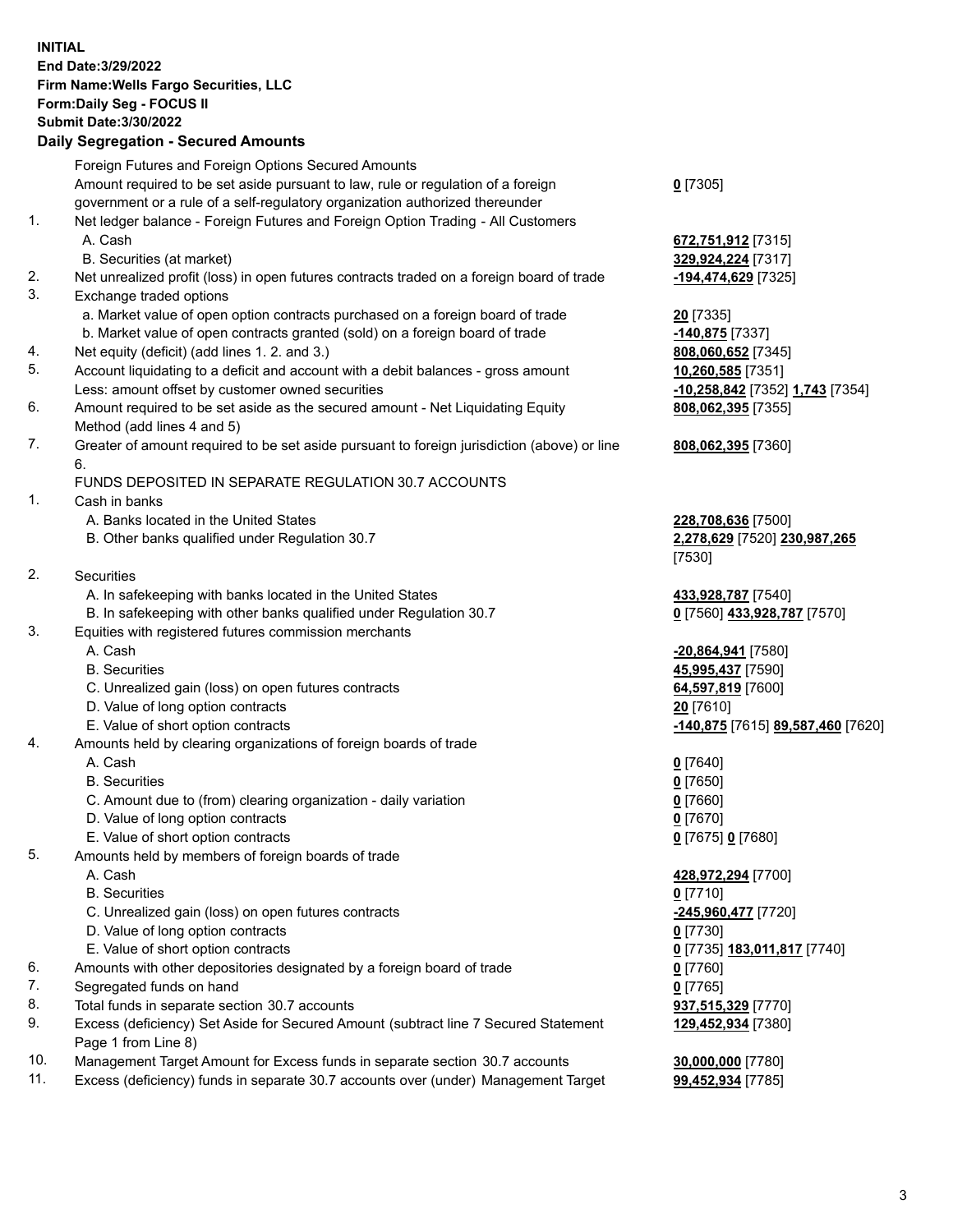**INITIAL End Date:3/29/2022 Firm Name:Wells Fargo Securities, LLC Form:Daily Seg - FOCUS II Submit Date:3/30/2022 Daily Segregation - Segregation Statement** SEGREGATION REQUIREMENTS(Section 4d(2) of the CEAct) 1. Net ledger balance A. Cash **3,581,022,279** [7010] B. Securities (at market) **1,956,232,526** [7020] 2. Net unrealized profit (loss) in open futures contracts traded on a contract market **-447,353,163** [7030] 3. Exchange traded options A. Add market value of open option contracts purchased on a contract market **2,503,629,481** [7032] B. Deduct market value of open option contracts granted (sold) on a contract market **-2,381,882,955** [7033] 4. Net equity (deficit) (add lines 1, 2 and 3) **5,211,648,168** [7040] 5. Accounts liquidating to a deficit and accounts with debit balances - gross amount **213,084,486** [7045] Less: amount offset by customer securities **-213,067,422** [7047] **17,064** [7050] 6. Amount required to be segregated (add lines 4 and 5) **5,211,665,232** [7060] FUNDS IN SEGREGATED ACCOUNTS 7. Deposited in segregated funds bank accounts A. Cash **115,785,377** [7070] B. Securities representing investments of customers' funds (at market) **800,443,320** [7080] C. Securities held for particular customers or option customers in lieu of cash (at market) **261,805,688** [7090] 8. Margins on deposit with derivatives clearing organizations of contract markets A. Cash **2,846,407,855** [7100] B. Securities representing investments of customers' funds (at market) **124,031,189** [7110] C. Securities held for particular customers or option customers in lieu of cash (at market) **1,694,426,838** [7120] 9. Net settlement from (to) derivatives clearing organizations of contract markets **-250,993,530** [7130] 10. Exchange traded options A. Value of open long option contracts **2,503,629,481** [7132] B. Value of open short option contracts **-2,381,882,955** [7133] 11. Net equities with other FCMs A. Net liquidating equity **0** [7140] B. Securities representing investments of customers' funds (at market) **0** [7160] C. Securities held for particular customers or option customers in lieu of cash (at market) **0** [7170] 12. Segregated funds on hand **0** [7150] 13. Total amount in segregation (add lines 7 through 12) **5,713,653,263** [7180] 14. Excess (deficiency) funds in segregation (subtract line 6 from line 13) **501,988,031** [7190] 15. Management Target Amount for Excess funds in segregation **105,000,000** [7194] 16. Excess (deficiency) funds in segregation over (under) Management Target Amount Excess **396,988,031** [7198]